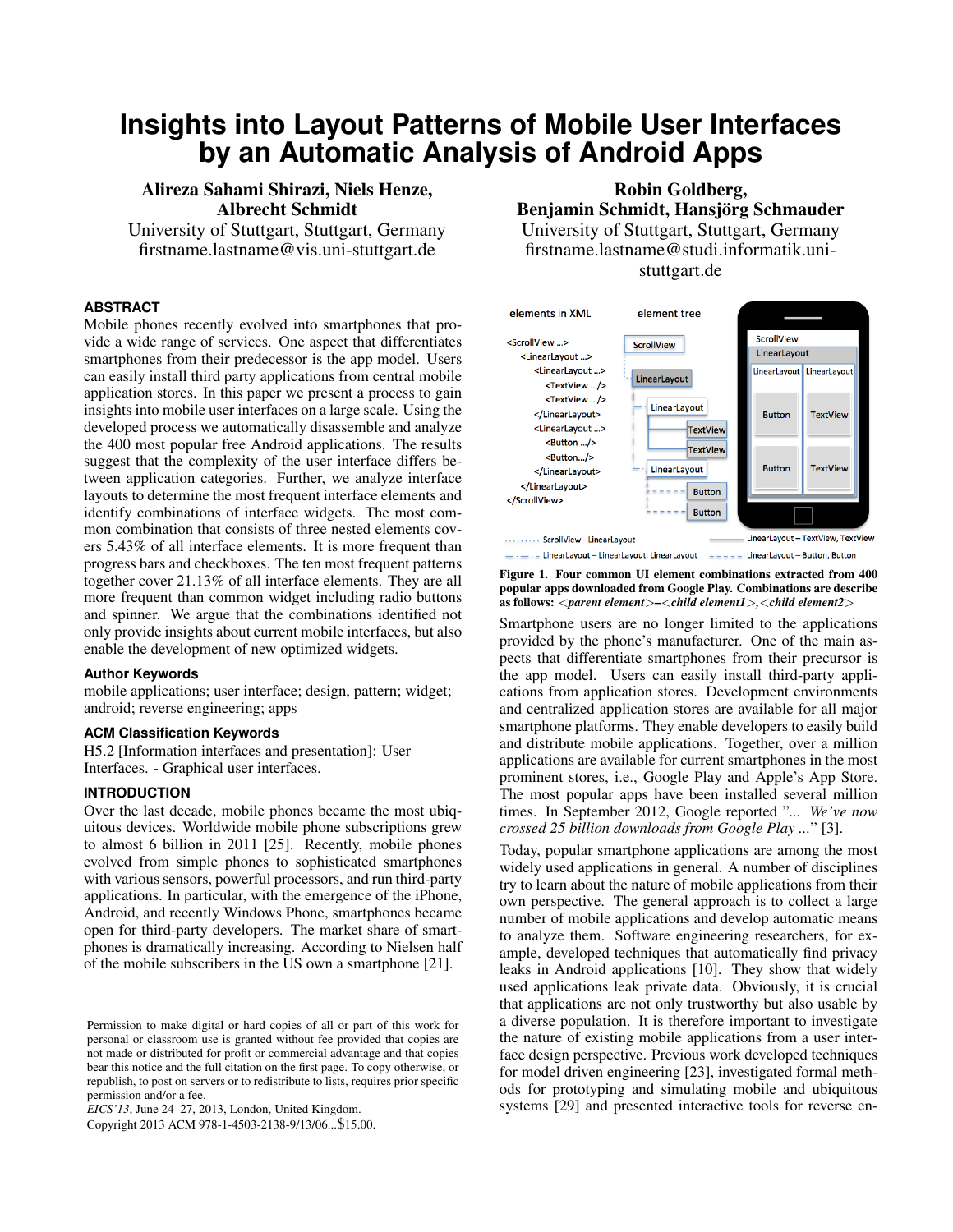gineering UI code [\[28\]](#page-9-6). While previous work formalizes and generates UIs through model-driven design it is necessary to learn about currently used patterns to close the gap between formal approaches and commercial systems.

In this paper, we investigate a large number of popular Android applications. We automatically download and analyze 400 popular Android applications from Google Play, Google's official application store for Android devices. We decode the application to reconstruct their source. We retrieve and assess the layouts, user interface elements, and the features used. We determine common interface elements and identify patterns how they are combined and used. The contribution of this paper is threefold: (1) we describe the disassembling of Android application packages (APK) and how information can be retrieved from the decoded files, (2) we report the most common features and components used by popular mobile applications, and (3) we determine the most common user interface elements and identify common combinations (see Figure [1](#page-0-0) for an example).

The paper is constructed as follows: first we discuss related work followed by an explanation of how to disassemble Android application packages. Then, we describe the data set used for our investigation. We report features and components extracted from the data set. Later, we discuss the analysis of user interface elements and the patterns retrieved. We address the limitations we come across. Finally, we conclude our findings and describe potential future work.

## **RELATED WORK**

Mobile applications are currently distributed through market places, such as Apple's App Store and Google Play. Users access these marketplaces to download applications. Researchers continually investigate, collect data, and monitor users' application usage behavior to gain insights into how users interact with their mobile phones. For example, Cui and Roto investigated how people surf the mobile web [\[8\]](#page-9-7). They state that the duration of web sessions is short in general, but browser usage is longer if users are connected to WiFi. Böhmer et al. conduct a large-scale study and log detailed application usage information from mobile Android devices [\[7\]](#page-9-8). They report basic and contextual descriptive statics. Moeller et al. analyze the update behavior and security implications in the Google Play market [\[20\]](#page-9-9). They describe that users do not install an update even seven days after it is released. The usage of smartphone-based services is examined by observing 14 teenage users in [\[22\]](#page-9-10). It is reported that usage is highly mobile, location dependent, and serves multiple social purposes. Verkasalo [\[31\]](#page-9-11) also shows that users use certain types of mobile services in certain contexts. He finds that users mostly use browsers and multimedia services when they are on the move, but play more games while they are at home. Balagtas et al. assess different user interface designs and input techniques for touch-screen phones [\[6\]](#page-9-12).

Another strand of work explored users' behavior while using and interacting with mobile applications. Henze et al., for example, assess the touch performance on mobile applications [\[13\]](#page-9-13). They derive a compensation function that shifts the users' touches to reduce the number of errors. Further, they investigate the typing behavior using a virtual keyboard on

mobile phones [\[14\]](#page-9-14) and conclude that visualizing the touched positions using a simple dot decreases the error rate of the Android keyboard. Leiva et al. [\[17\]](#page-9-15) investigate mobile application interruptions caused by intentional switching back and forth between applications and unintended interruptions caused by incoming phone calls. They report that these interruptions rarely happen. But when they do, they may introduce a significant overhead.

Furthermore, various projects have investigated dynamic analysis of mobile applications. Szydlowski et al. discuss challenges for dynamic analysis of iOS applications [\[30\]](#page-9-16). The challenges are mainly driven from graphical user interfaces. Lim and Bentley use *AppEco*, an artificial life model of mobile application ecosystems, to simulate the Apple's iOS app ecosystem [\[18\]](#page-9-17). Researchers have presented methodologies for automatically analyzing applications to find possible security problems and user interface bugs. Gilbert et al. propose a security validation system that analyzes applications and generates reports of potential security and privacy violation [\[11\]](#page-9-18). Permissions requested by Android applications are used to detect potentially malicious applications [\[9\]](#page-9-19). Di Cerbo et al. present an approach to detect malware Android applications. The approach relies on the comparison of the Android security permissions of each application with a set of reference models for applications that manage sensitive data. *Andromaly* is another framework for detecting malware on Android mobile devices [\[27\]](#page-9-20). It collects various features and events from the phone and classifies them using machine learning anomaly detectors. Mahmood et al. describe an analysis technique for automated security testing of Android apps [\[19\]](#page-9-21). The technique generates a large number of test cases for fuzzing an app and testing its security. Hu and Neamtiu introduce an approach to verify graphical user interface (GUI) bugs in Android applications [\[16\]](#page-9-22). It automatically generates test cases and feeds the application random events to generate trace files and analyze them. *AndroidRipper* is an automated technique that test Android apps via their GUI [\[5\]](#page-9-23). An app's GUI is explored with the aim of exercising it in a structured manner. Zhang et al. also present technique to find invalid thread access errors in multithread GUI applications [\[32\]](#page-9-24).

In contrast to previous work and instead of accessing certain users' interaction or application usage, we analyze Android applications' source code to obtain insight into common components, features, and user interface elements used. To achieve this goal, we downloaded 400 of the most popular Android application packages (APKs) from the marketplace and analyzed them to extract valuable information.

## **DISASSEMBLING ANDROID APPLICATIONS**

At the conception of this paper, the Android ecosystem is the most popular smartphone platform. Like other mobile platforms, the Android system is centered on the concept of apps that usually focus on a set of specific services. Android phones come with a number of pre-installed apps, including the phone app used to make and receive phone calls and the web browser app for surfing the web. Android users can install additional apps from Android marketplaces such as Google Play, Google's application store for the Android platform. Android apps are developed using the Android Soft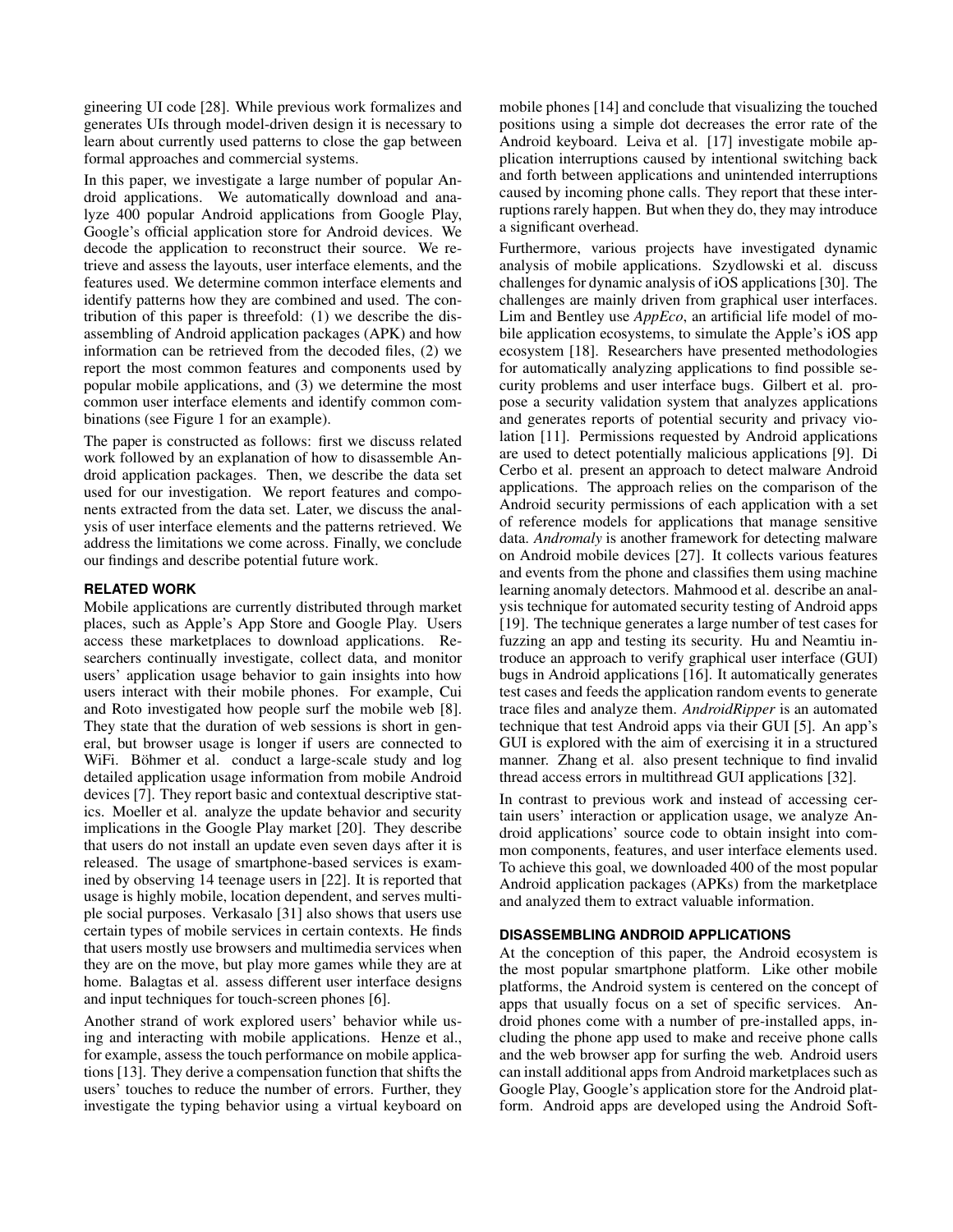ware Development Kit (SDK). It provides a frame for developing apps and ensures that a certain structure and metadata is provided by the developer. An app is then packaged into an Android application package (APK) file. APKs are file archives used to install applications on the Android system.

## **Structure of Android applications**

Android applications are typically written in the programming language Java using the Android SDK. The Android SDK compiles the source code along with all data and resource files, into an APK file, which is an archive file with an .apk suffix. All of the code and resources in a single APK file is considered as one application.

The essential building blocks of an Android app are the application components. While there are different types of applications components, users only interact with so called activities, directly. The Android developer guidelines [\[1\]](#page-9-25) recommend that each activity represents a single screen with a user interface. An application often consists of multiple activities but typically, one activity of an app is specified as the "main" activity, which is presented to the user when the application is launched. Having more main activities in an app allows users to enter the app from different starting points (e.g., launch the Skype app from the home screen or from the address book). An activity can start other activities to perform different actions. Only one activity can be in the foreground and thus, users can only interact with one activity at a time.

An activity's user interface is structured by a hierarchy of views. Each view controls a rectangular space within the activity's window and can respond to user input. For example, a view can be a button that initiates an action when the user touches it. The most common way to define a layout (according to the developer guidelines) is to use XML layout files. These XML layout files offer a human-readable structure for the UI's layout, similar to HTML. However, it is also possible to define a layout programmatically.

Android developers can use resources to separate graphical objects and texts from the source code. Most importantly, resources include the XML layout files that describe the user interface, images, and texts. All resources are organized in files and folders that are located in the '*res*' folder of the application project. An app can contain resources for different languages, screen resolutions, and screen sizes. The resources enable to provide a single APK that supports a range of devices and is localized to different regions. Resources are referenced in the source code and the layout files.

An app's important metadata is specified in the '*manifest*' file. This file specifies all activities and, in particular, defines an app's main activities. Having no main activity means that the app is started without any user interfaces (e.g, a service runs in the background). Furthermore, it declares which security permissions the app requests (e.g., Internet access, activation of the vibrator, or retrieval of location information).

#### **Decoding Android application packages**

To analyze Android apps from third parties, we extract the content from APKs and convert the included files to a humanreadable form. To decode an APK, we use the *apktool* [\[2\]](#page-9-26), an



<span id="page-2-0"></span>Figure 2. Steps to decode Android application packages

open-source tool for reverse engineering binary APK files. This tool decodes APK files almost to the original Android application project. The *apktool* reconstructs the complete resource folders including all layout files, pictures, animations, and string files. Furthermore, it provides the source code of the app in the intermediate '*Smali*' format [\[4\]](#page-9-27). Smali is an assembler language that is equivalent to the byte code for Android's Java Virtual Machine. The files resulted from unpacking an APK are used for analysis of its source code and to obtain insights into features and components used. Figure [2](#page-2-0) shows the steps required to unpack an AKP file.

#### **Inspecting decoded application packages**

After decoding an APK file, we then analyze the app's files and folders. Next, we analyze the metadata specified in the app's manifest. Finally, we determine the interface layouts included. In the following we describe the information that we retrieve in each step.

#### *Analysis of files & folders structures*

To determine information about resources, we first parse the APK's *res* folder to inspect the names of the files and folders. An Android application can have multiple sets of resources, for example, to support multiple languages. Each resource set is customized for a different device configuration. The Android OS automatically chooses the resources that best match the device. To create alternative resources, specific suffixes are used in the files' and folders' name. Suffixes can be languages indicated by region codes (e.g., DE for German, FR for French), screen sizes (e.g., small, normal, large, xlarge), and screen orientation (e.g., port for portrait mode, land for landscape mode). Analysis of the *res* folder reveals the following information:

- Graphical Objects: Static images are located in the *res/drawable/* folder and animations are located in the *res/anim/* folder. We can determine the number of images and animations as well as their formats.
- Languages: The *res/value–*<*suffix*>*/* folders contain the texts used by the application. We use the names of the folders to determine the number of languages supported in an app.
- User Interface layouts: The XML files that describe the layout of the user interface are located in *res/layout–*<*suffix*>*/*.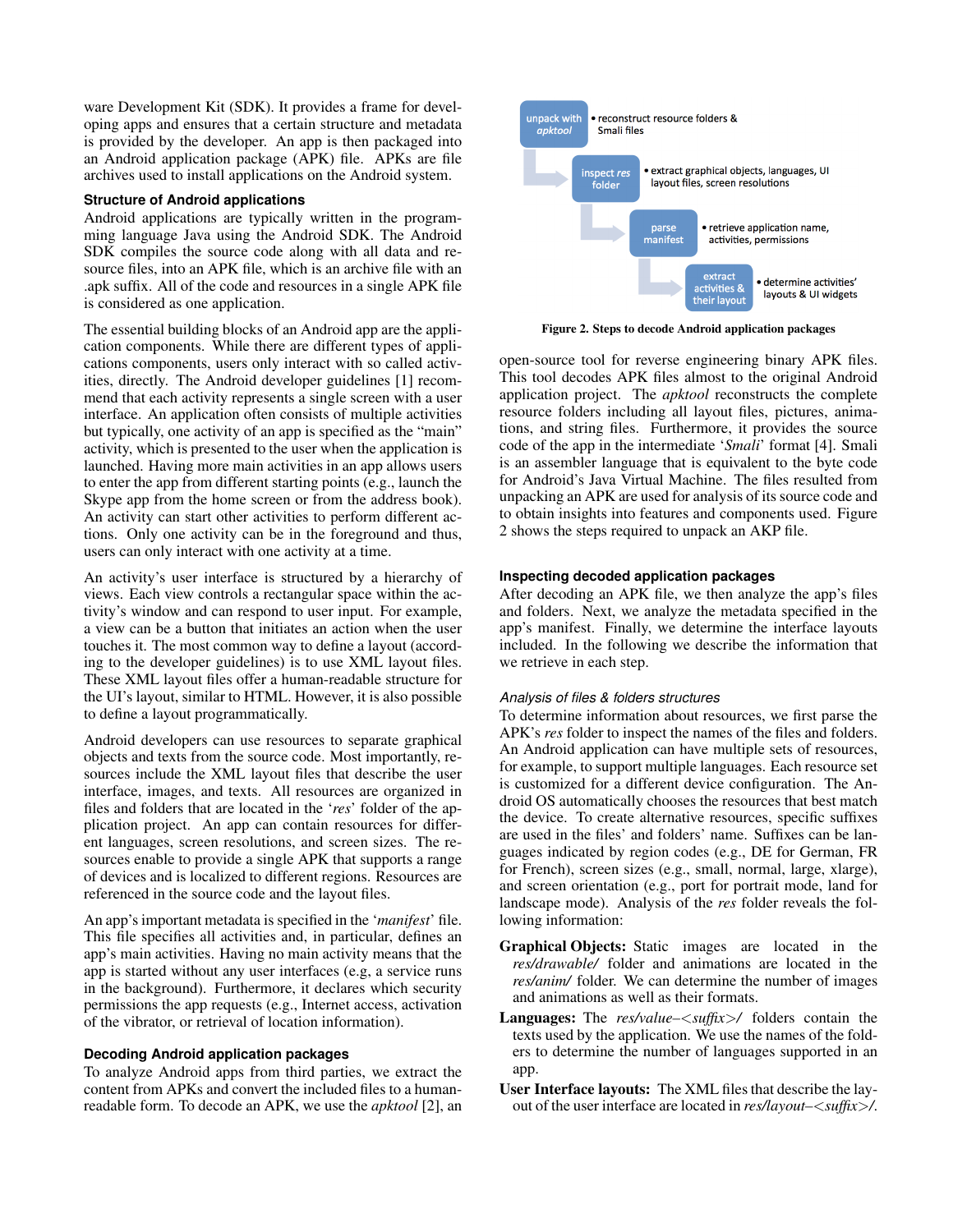By parsing this folder, we can estimate how many user interfaces the application has.

Screen resolutions: We examine the suffixes of the *res* folder to identify devices an app specifically addresses (with a specific screen size or a screen pixel density). If no specific suffix is used, it can be assumed that the application's layouts support all screen sizes. However, it is also possible to optionally specify screen sizes an app supports in the *manifest* file.

#### *Analysis of the Metadata*

We determine an app's metadata by analyzing its *manifest* file. The manifest includes the application name and describes the components of the application. We extract the permission(s) an app requires. In addition, the manifest also contains the app's minimum and the maximum application programming interface (API) level. This API level is equivalent to a specific version of the Android platform. All activities of the app are also declared in the manifest. We determine the number of activities as well as the main activities that can be identified through the *android.intent.action.MAIN* attribute.

## *User Interface Layouts and Elements*

To determine which activities use which layouts, we combine activities declared in the manifest file with the activity's corresponding Smali file. For each activity, we parse the Smali file to find the call of the *SetContentView()* method. This method includes an ID for the layout file that is used to render the user interface on the screen. With this ID, it is possible to determine the respective XML layout file. Thus, it is possible to parse the layout files and extract UI elements used in the layouts. The elements in the layout are either Android standard elements such as a <TextView>— a widget for displaying texts—or custom elements implemented by developers.

## **DATA SET**

To analyze typical Android applications we downloaded APKs from the Google Play market. We implemented a script that downloads APKs using the android-market-api<sup>[1](#page-3-0)</sup>. The script connects to the market's server using an existing Google account that is linked to an Android device. The script can download all free apps that are not protected. Using the API, we downloaded and stored the APKs of the top 400 highest ranked apps from the Google Play market on August 20th, 2012.

We configured the query to the Google Play server to receive free applications ordered by descending popularity. We also store additional information provided by the market while downloading the APKs such as the application name, its category, users' average rating, and its popularity rank. The used Android Market API requires an Android device ID in order to download apps from the store. We used a HTC Wildfire's device ID to download apps and did not explicitly specify any locale information. However, the device's locale used was German. Also the SIM card installed on the device and the IP address of the server were both from Germany. Among the

| Category               | $\overline{\mathbf{N}}$ | Rating | <b>Activities</b> | Layouts | <b>Images</b> |
|------------------------|-------------------------|--------|-------------------|---------|---------------|
| Tools                  | 58                      | 4.37   | 14.00             | 29.64   | 34.47         |
| Communication          | 37                      | 4.29   | 36.65             | 88.16   | 65.22         |
| Entertainment          | 34                      | 4.17   | 21.41             | 49.68   | 23.56         |
| Efficiency             | 34                      | 4.38   | 25.32             | 65.38   | 60.29         |
| <b>Social Networks</b> | 34                      | 4.11   | 44.44             | 118.88  | 74.71         |
| Music & Audio          | 31                      | 4.19   | 24.97             | 66.35   | 59.77         |
| Photography            | 21                      | 4.34   | 24.57             | 60.76   | 61.81         |
| Shopping               | 19                      | 4.03   | 36.89             | 106.53  | 56.89         |
| Books & References     | 16                      | 4.25   | 18.94             | 54.81   | 50.50         |
| Travel & Locales       | 15                      | 4.21   | 40.73             | 131.47  | 73.73         |
| Lifestyle              | 14                      | 4.30   | 37.57             | 89.43   | 41.43         |
| Health & Fitness       | 13                      | 4.28   | 50.77             | 93.92   | 55.38         |
| Media & Videos         | 12                      | 4.34   | 22.92             | 53.08   | 37.75         |
| Personalization        | 11                      | 4.44   | 15.45             | 55.82   | 29.55         |
| News & Magazines       | 11                      | 4.10   | 24.73             | 66.09   | 40.09         |
| Finances               | 10                      | 4.26   | 61.10             | 118.40  | 44.20         |
| Office                 | 8                       | 4.12   | 25.25             | 99.38   | 69.38         |
| Weather                | 8                       | 4.24   | 18.13             | 36.25   | 166.50        |
| <b>Sports</b>          | 7                       | 3.98   | 40.00             | 136.29  | 46.86         |
| Software & Demos       | 4                       | 4.28   | 1.25              | 1.75    | 0.00          |
| Learning               | 3                       | 3.72   | 39.33             | 88.00   | 78.67         |

<span id="page-3-1"></span>Table 1. The distribution of the apps downloaded and analyzed within the different application categories. The last three columns show the average number of activities, layouts, and images in the respective category.

400 apps downloaded, some were clearly associated with locales outside Germany, e.g., "Domino's Pizza USA" or "FOX News". Therefore, we assume that our approach did not distort the popularity order due to our language or locale configuration.

We downloaded APKS from 21 different categories. Categories with the highest numbers of apps are "Tools" (14.5 %) and "Communication" (9.2 %). [Table 1](#page-3-1) shows the number of applications in each category. We intentionally did not download games. The average rating of the applications was 4.25 (Median = 4.36, SD = 0.45). 80 % of the applications had a rating of four or higher. It is obvious that popular apps are likely to be highly rated. However, there were few applications with low ratings, i.e., the app "More for me" from the "Shopping" category with a 1.88 rating and a rank of 131. The three categories with the best average rating were "Personalization", "Efficiency", and "Tools" (ratings from 4.37 to 4.44). Lowest average ratings were found in the categories "Shopping", "Sports", and "Learning" (3.72 to 4.03).

## **STATISTICS OF POPULAR ANDROID APPLICATIONS**

After downloading the APKs, we decoded them using the aforementioned process. This resulted in 778,071 files organized in 47,706 folders.

#### **Languages**

We assessed the applications' resources that can be used to internationalize them to determine which languages an app explicitly supports. For all inspected apps, English is the default language. Including regional variation (e.g., "en\_us" and "en\_gb") we found a total of 235 other languages. On average, an app supports  $12.74$  languages (SD=16.42). 47 apps support only the default English and 56 support an additional language. More than half of the apps (216) support five or more languages. Figure [3](#page-4-0) shows the 12 most frequently supported languages (without the default English). The most common languages besides English are Chinese (63.8 %),

<span id="page-3-0"></span><sup>&</sup>lt;sup>1</sup>The android-market-api is an open-source API for the Android Market. It is not affiliated with Google: **[http://code.google.](http://code.google.com/p/android-market-api/) [com/p/android-market-api/](http://code.google.com/p/android-market-api/)** accessed 17.12.2012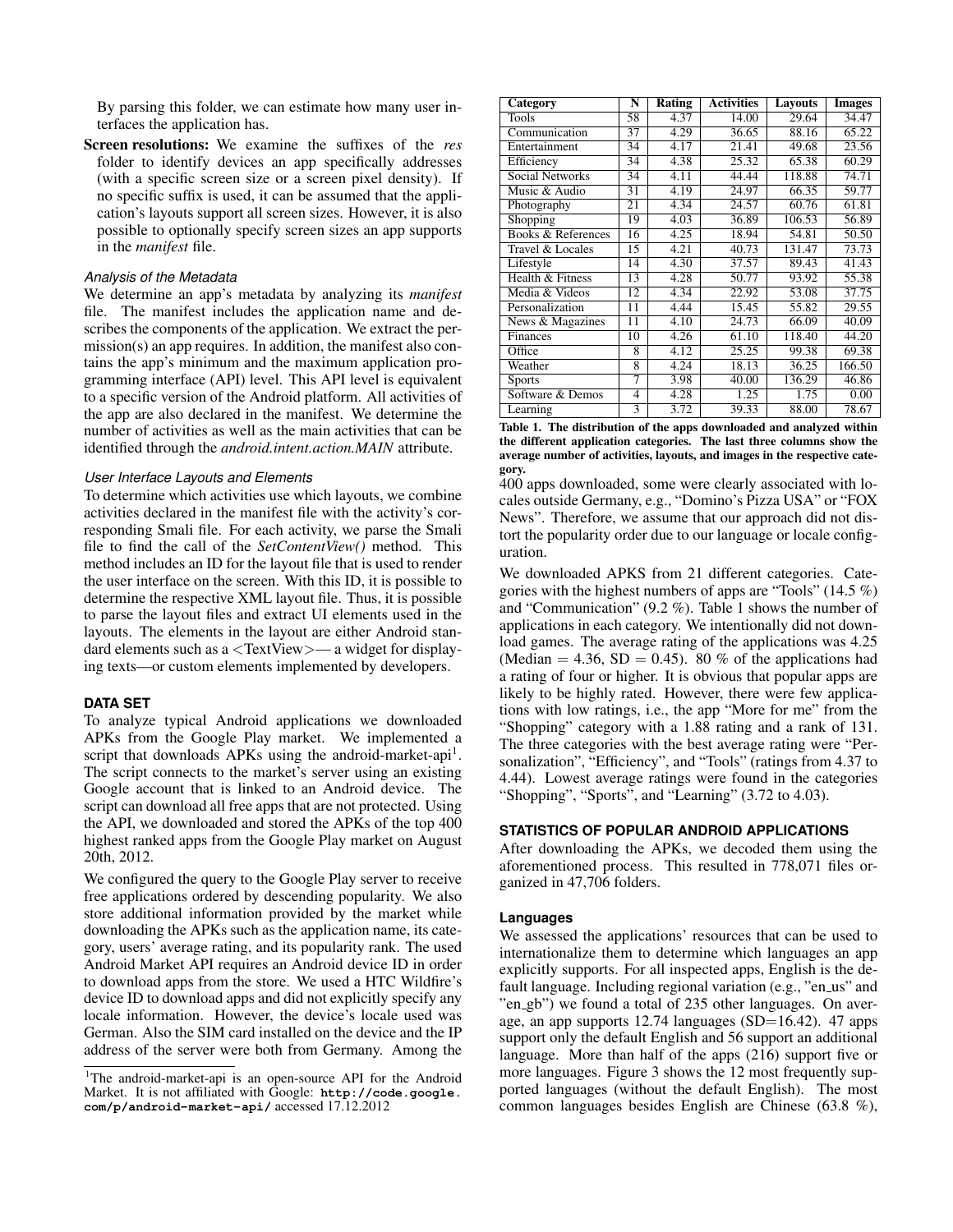

<span id="page-4-0"></span>Figure 3. The 12 most frequently supported languages (besides English).

Spanish (56.6 %), and French (47.6 %). In total, 30 different languages are supported by more than 50 apps (12.5 %).

#### **Supported screen**

Parsing the resource files' suffixes reveals which applications support devices with different pixel densities and screen sizes. For the pixel density (dpi) there are four suffixes: ldpi (low dpi), mdpi (medium), hdpi (high dpi), and xhdpi (extra high dpi). The analysis shows that only 173 apps explicitly support all four variants and 26 apps do not specifically address any density type. 93% of the applications support hdpi, 75% mdpi, 70% lpdi, and 50% xdpi. Four suffixes are used for the screen size: small (low-density QVGA screen), normal (medium-density HVGA screen), large (a medium-density VGA screen), xlarge (medium-density HVGA screen). Nine apps support all four screen sizes explicitly and 215 apps do not specify any screen size. The screen size "large" is the most common size supported by 170 apps.

It should be mentioned that a screen size or screen density suffix does not imply that the resources are only for screens of that size or density. If resources with suffixes that match the current device configuration are not provided, the system may use whichever resources match best. This can be a reason that most apps do not explicitly provide specific resources.

#### **App's launchers (main activities)**

As previously mentioned, apps can have more than one main activity. Parsing the manifest files shows that 10 apps have no main activity, 300 apps have one main activity, and 90 apps that have more than one main activity. The *Kayak* app has the highest number of main activities (64).

#### **Analysis of the permissions**

We investigated the metadata provided by each application by analyzing their manifest files. In total, we extracted 355 different permissions ( $M=11.2$  permissions per app,  $SD=7.83$ ). In particular, we looked at Android standard permissions the applications require. From the 355 permissions, 121 are Android standard permission (M=9.6 permissions per app, SD=6.6). Figure [4](#page-4-1) shows the ten most common Android standard permissions. The three most frequently used permissions are Internet access (8.7% of all extracted permissions), the permission to determine if network access is available (7.9%), and the permission to store data on the mobile phone's external storage (6.8%).



<span id="page-4-1"></span>Figure 4. The most frequent Android standard permissions.

- Tactile Feedback. Most Android devices are equipped with a vibration motor that is used to provide tactile feedback. A permission is required to activate the vibration motor. The results show that 47.25% of the applications use vibration motor to provide tactile feedback.
- Location Information. We were also interested in the use of contextual information such as the user's location. In total, 190 applications can access the device's location. 154 apps use the fine location information provided by the GPS sensor and 147 accessed coarse location details (e.g., determined via the phone network's Cell-ID or visible WiFi networks). 111 applications can access both, the fine location and the coarse location of the device.
- Connectivity. 96.25% of the applications use the Internet access permission. Further analysis reveals that 10.25% of the applications use the Bluetooth connectivity, 8.25% have the permission to send SMS, and 2.5% use near field communication (NFC). It should be mention that not all mobile phones support the NFC technology.

#### **Number of User Interfaces**

To examine whether the user interface of applications from various categories differ, we conducted a statistical analysis of the most frequent categories in our data set. Because of the small sample size for some categories we focus on the ten most frequent categories  $(N>=15)$ . We use the number of activities, the number of layouts, and the number of images as indicators for the complexity of the user interface. Table [1](#page-3-1) provides an overview of the number of activities, layouts, and images for each category. To determine if categories are different we did an analysis of variance (ANOVA). As we were doubtful that the variances are equivalent, a Games-Howell post hoc test is used for the pairwise comparison.

#### *Activities*

After extracting the number of activities for each app, we assessed if the average number of activities differ between the ten most frequent categories. Levene's test indicates that the assumption of homogeneity is violated  $F(9,289)=3.89$ , p<.001. An ANOVA test reveals a significant difference between the categories,  $F(9,289)=5.14$ ,  $p<.001$ . Games-Howell post hoc test shows six pairwise significant differences between the categories. Applications in the category Tool  $(M=14.00, SD=17.34)$  have fewer activities than applications in the categories Social Networks (M=44.44, SD=27.64,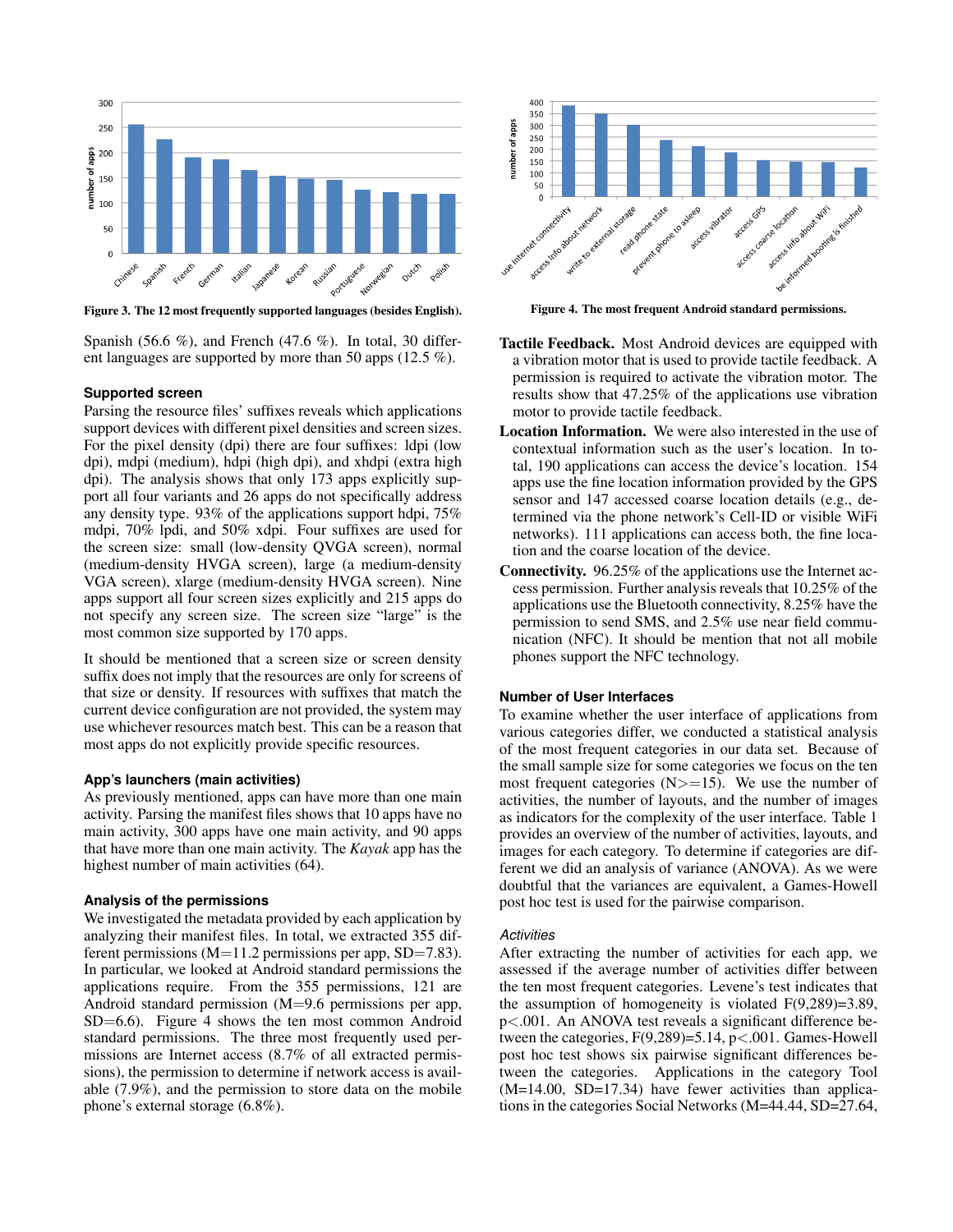

<span id="page-5-0"></span>data set. Error bars show standard error.

p<.001) and Shopping (M=36.89, SD=24.07, p<.05). Entertainment apps  $(M=21.41, SD=17.34)$  have significantly less activities than Social Networks applications  $(p<.01)$ . Furthermore, applications in the Social Networks category have significantly more activities than Music & Audio apps  $(M=24.97, SD=19.41, p<.05)$  and Books & References apps  $(M=18.94, SD=17.83, p<.01).$ 

#### *Layouts*

We further investigated if the average number of layouts per application statistically differ between the categories. Again, Levene's test indicates that the assumption of homogeneity is violated  $F(9,289)=4.44$ ,  $p<.001$ . An ANOVA reveals a significant difference between the categories, F(9,289)=6.87, p<.001. Games-Howell post hoc test reveals eight pairwise significant differences between the categories. Applications in the category Tool (M=29.64, SD=35.52) have less layouts than applications in the categories Communication (M=88.16, SD=98.72, p<0.05), Efficiency (M=65.38, SD=45.99, p<.01), Social Networks (M=118.88, SD=76.21, p<.001), Music & Audio (M=66.35, SD=51.13, p<.05), and Shopping (M=106.53, SD=74.39, p $<$ .01). Applications in the Entertainment category (M=49.68, SD=57.74) have fewer layouts compared to applications in the category Social Networks  $(p<.01)$ . Efficiency applications have fewer layouts than Social Network applications  $(p<.05)$ .

#### *Images*

Further, we compared the average number of images per application. Levene's test shows that the assumption of homogeneity is not violated  $F(9,289)=0.64$ , p=.77. An ANOVA test revealed no significant difference between the categories,  $F(9,289)=1.03$ ,  $p=.413$ . We therefore, refrained from conducting a post hoc analysis.

#### *Correlations*

Looking at the charts shows in Figure [5](#page-5-0) suggests that there might be a correlation between the number of activities, layouts, and images of an application. Therefore, we further investigate the correlation between the number of activities, the number of layouts, and the number of images. The Pearson correlation reveals that there are significant pairwise correlations between all three parameters. There is a strong correlation between the number of activities and the number of layouts ( $r=0.79$ ,  $p<0.001$ ). Furthermore, there is a correlation between the number of activities and the number of images  $(r=0.29, p<0.001)$  and between the number of layouts and the number of images ( $r=0.39$ ,  $p<0.001$ ). While it is not surprising that an application with a larger number of activities has a larger number of layouts, the strong correlation suggest a common pattern.

#### **Discussion**

Of the Android applications we analyzed, we found that 88.25% support more languages in addition to English. Furthermore, we determined that a diverse range of languages is supported and the majority supports five or more languages. The results suggest that popular Android applications are diverse in terms of supported languages. It can be assumed that the chance to become popular is much higher if an application supports languages in addition to English.

We analyzed the applications' number of activities, layout files, and images. It is shown that applications from different categories use significantly different number of activities and layout files. We show that tools and as well as applications from the categories Entertainment, Efficiency, Music & Audio, Photography, and Books & References have fewer views and interface layouts than applications from the categories: Communication, Social Networks, Shopping, and Travel. The strong linear correlation between the number of activities and the number of layout files suggests a linear factor. Further, it is not common that an app provides more than one entry point. Only 20% of the apps have more than one main activity. With 96.25%, the overwhelming majority of the applications analyzed require Internet access and almost half of the applications (47.50%) access location information. While there are different reasons why an application requires Internet access (e.g., to display advertisements), the very high number of applications that require it still suggest that the majority of the applications rely on dynamic content. In particular, if ads are considered dynamic content. Notably, almost half of the applications (47.25%) can provide tactile feedback through the phones' vibration motor. Furthermore, the apps explicitly support various devices based on screen pixel densities rather than screen sizes.

Applications from the categories differ in terms of interface complexity. Tools, for example, have distinctly fewer views and layouts compared to social networks. Tools, as the name of the category suggests, address specific use cases. A typical example is the application "Spirit Level Plus" that enables use of the device as a spirit level. However, the few numbers of activities and layouts of other categories (i.e., Entertainment, Efficiency, Music & Audio, Photography, and Books &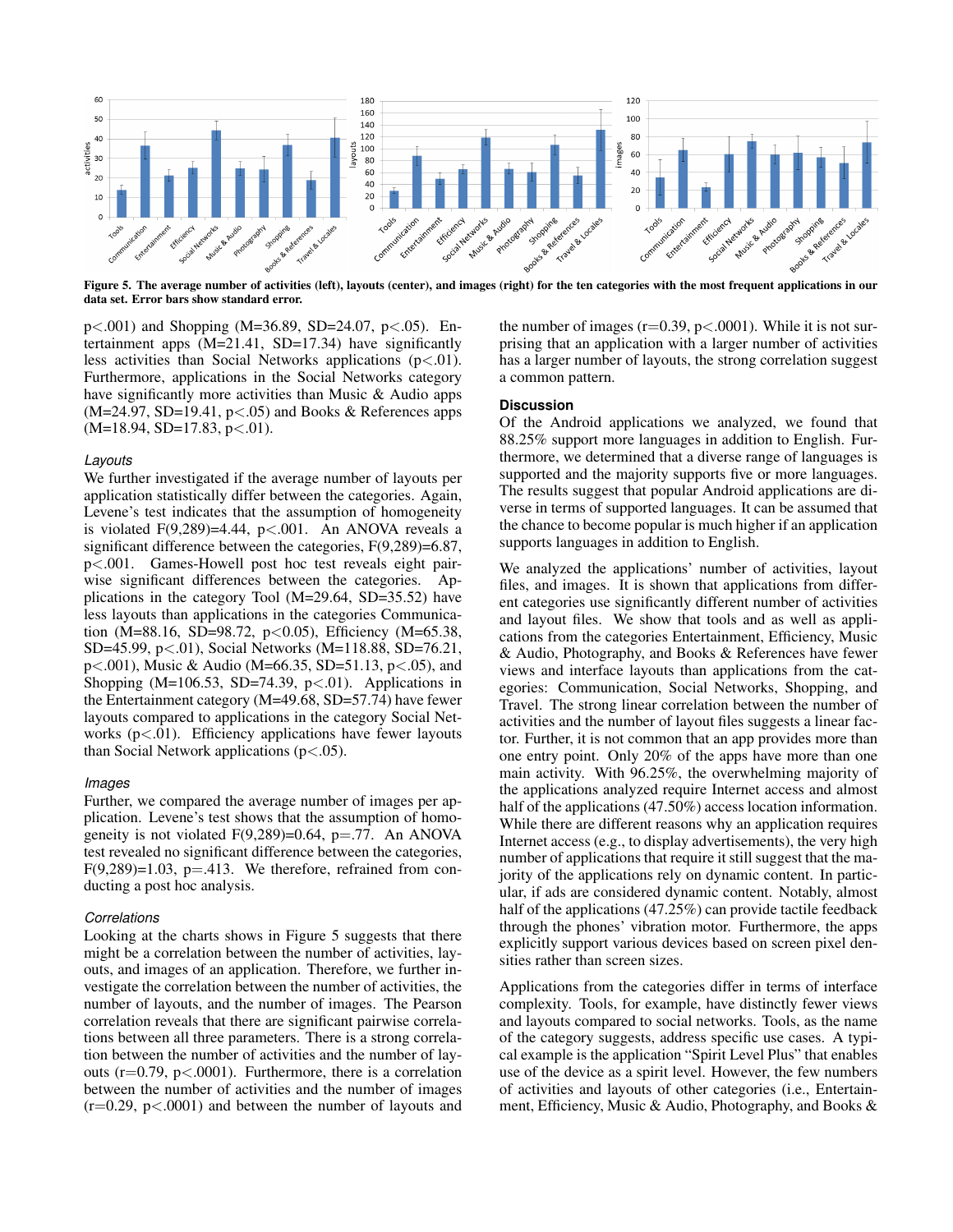| Layout         | Apps | Percent | <b>Total</b> |
|----------------|------|---------|--------------|
| LinearLayout   | 390  | 66.95   | 51780        |
| RelativeLayout | 365  | 24.20   | 18716        |
| FrameLayout    | 307  | 7.82    | 6048         |
| ScrollView     | 332  | 2.35    | 3733         |
| ListView       | 325  | 1.77    | 2814         |
| TableLayout    | 167  | 0.92    | 710          |
| AbsoluteLayout | 35   | 0.12    | 89           |

<span id="page-6-0"></span>Table 2. The seven standard layout containers. The columns show the name of the layout container, the number of applications that use the layout, the percent of the total number of layout containers, and the total number of times they are used.

| Widget             | Apps | Percent | <b>Total</b> |
|--------------------|------|---------|--------------|
| <b>TextView</b>    | 383  | 35.50   | 56467        |
| ImageView          | 380  | 15.59   | 24794        |
| <b>Button</b>      | 355  | 9.37    | 14912        |
| View               | 271  | 4.35    | 6917         |
| EditText           | 318  | 2.91    | 4628         |
| <b>ImageButton</b> | 294  | 2.71    | 4308         |
| ProgressBar        | 300  | 1.67    | 2662         |
| CheckBox           | 285  | 1.54    | 2443         |
| RadioButton        | 176  | 0.76    | 1213         |
| Spinner            | 178  | 0.48    | 759          |

<span id="page-6-2"></span>Table 3. The ten most frequently used widgets used by the applications. The columns show the name of the widget, the number of applications that use the widget, the percent of the total number of widgets, and the total number of times they are used.

References) suggest that they also address specific use cases.

## **USER INTERFACE ELEMENTS & PATTERNS**

We are further interested in common UI elements and potential design patterns used in the applications. The user interfaces of Android applications are typically defined in XML layout files. These files help to define the interface elements and their structures. In the following, we briefly describe Android user interfaces. We determine which interface elements are most frequently used in Android applications. By analyzing the hierarchy of interface elements, we identify common interface elements combinations.

## **Android User Interface Layouts**

The user interface of an Android application consists of a set of activities. Each activity represents a single screen with an interface. Each of these interfaces is a composition of widgets such text boxes, checkboxes, and buttons. These widgets are embedded in layout containers that define the visual structure of the interface. By nesting layout containers in other layout containers, the developer creates a tree of UI elements. While it is also possible to define the user interface directly in the source code, the Android developer guidelines recommend declaring the trees of UI elements in XML layout files.

The Android API provides a number of different layout containers that structure the arrangement of the embedded elements. In addition, developers can define their own widgets and layout containers. The five most common layout containers are briefly described in the following. The *Linear-Layout* arranges its elements in a single column or a single row. The *RelativeLayout* allows for relative positioning of its elements in relation to each other or the parent. The *Frame-Layout* blocks out an area on the screen to display a single item. The *TableLayout* is similar to the *LinearLayout* but can



Figure 6. The average number of layouts per application for the seven standard Android layout container. Error bars show standard deviation  $350$ 

<span id="page-6-1"></span>

<span id="page-6-3"></span>Figure 7. The average number of widgets per application for the most frequent widgets in our data set. Error bars show standard deviation

arrange its elements in rows and columns. The *AbsolutLayout* enables specification of the exact locations of it elements and, hence, it is less flexible and harder to maintain.

While the layout containers provide the structure of the interface, the user only interacts with the embedded widgets. Android provides typical widgets that are also used in Desktop applications and the Web. Typical examples are the TextView (a text label), ImageView (an image), the Button, EditText (to enter text), and the ProgressBar (visual indicator of progress). One can also implement and use customized elements.

## **User Interface Elements**

In total, we retrieved 29,086 XML layout files from the 400 Android applications. We analyzed the XML layout files to determine the most frequent layout containers and widgets. In total, the layout files contain 77,343 Android standard layout containers and 159,072 widgets. Thus, there are about twice as many widgets than layout containers.

Table [2](#page-6-0) shows all standard layout containers in our data set. The LinearLayout accounts for 66.95% of all layout containers and is used by 390 applications. The RelativeLayout accounts for 24.20% of all layout containers and is used by 365 applications. The FrameLayout and the ScrollView are used by the majority of the applications (307 and 332 applications) but account for only 7.82% and 2.35% of all layout containers. The TableLayout is used by 167 applications and the AbsoluteLayout is used by 35 applications. Both account for less than one percent of the total number of standard layout containers. Figure [6](#page-6-1) shows the average frequency of a layout is used by an application.

We also extracted the Android standard widgets used in the applications. From the 159,072 widgets retrieved, *TextView* is by far the most common element (35.5%) followed by *Im-*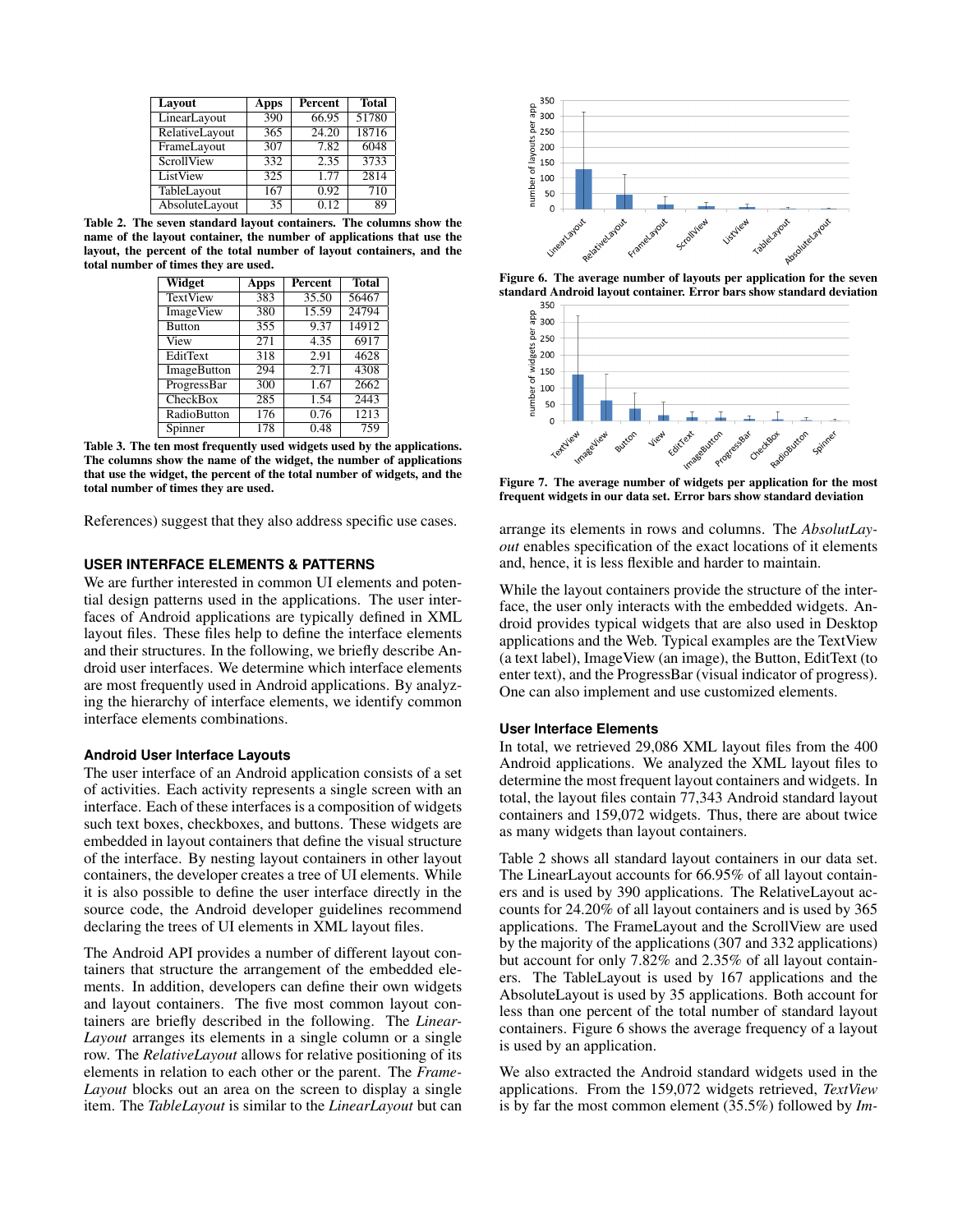

<span id="page-7-1"></span><span id="page-7-0"></span>Figure 9. The use of common layout patterns by the apps.

*ageView* (15.6%), and *Button* (9.4%). Table [3](#page-6-2) shows the ten most frequent widgets. Together, these frequently used widgets account for 74.87% of the total number of the extracted widgets and are used by more than half of the 400 applications. Figure [7](#page-6-3) further depicts how often on average a widget is used by an application.

In addition to the standard Android elements, we found 4,022 custom layout and widget elements used in layout files. These layout containers and widgets are often custom buttons or layouts, but also complete gallery views or a date-time picker.

## **User Interface Patterns**

After extracting all widgets and layouts, we further analyzed the layout files. We determined how elements are combined together and used to obtain potential user interface design patterns. We inspected the combination of widget elements as well as combination of elements and their layout types.

To achieve this, we assessed layouts and their embedded elements. The elements in a layout file are hierarchically structured. Therefore, we parsed the hierarchy of the layout files to retrieve parents and their child elements. This means that for an element, we had its parent element as well as its siblings (if any exist). This allowed us to extract available combinations of elements. Then, we counted how often the combinations are used in order to find the common patterns.

In total we identified 22,870 unique combinations of elements. 75.8% of these combinations are used only once. The patterns can be classified in two different types. One type of pattern consists of a layout container that contains another layout elements as well as widgets. The most common pat-

<span id="page-7-2"></span>

<span id="page-7-3"></span>Figure 11. The use of most common widget patterns used by the apps.

tern is a ScrollView that contains a LinearLayout. This combination can present more content in a linear fashion then the screen can show at once. Figure [8](#page-7-0) shows the nine most frequent layout patterns. We also checked how many apps used these patterns. The most frequent pattern is used in 307 applications. Interestingly, the second most frequent pattern, which is a linear layout nested in a linear layout, is used in fewer applications than the third pattern, i.e., two linear layouts nested in a linear layout (236 vs. 248 applications). The use of the frequent patterns is shown in Figure [9.](#page-7-1) The applications in the Learning category use the patterns on average, more often than other categories.

The second type of pattern consists of layout elements that only contaion widget elements. Figure [10](#page-7-2) presents the ten most frequent combinations. Having two TextViews in a LinearLayout is the most frequent pattern used in the applications. The second frequent pattern is a LinearLayout that has one TextView, and the third one is an ImageView together with a TextView in a LinearLayout. We also observed the use of ButtonViews in different patterns. The use of patterns by the applications reveals similar trend for the top three patterns. However, the pattern which consists of two buttons nested in a linear layout (forth most frequent pattern) is used less than the pattern which has single button nested in a linear layout (fifth frequent pattern). Figure [11](#page-7-3) shows the use of patterns in the applications. The applications in the Social Network category use this type of pattern on average more often than other categories.

#### **Implications**

We analyzed the interface layouts of the 400 most popular Android applications. We determined which interface wid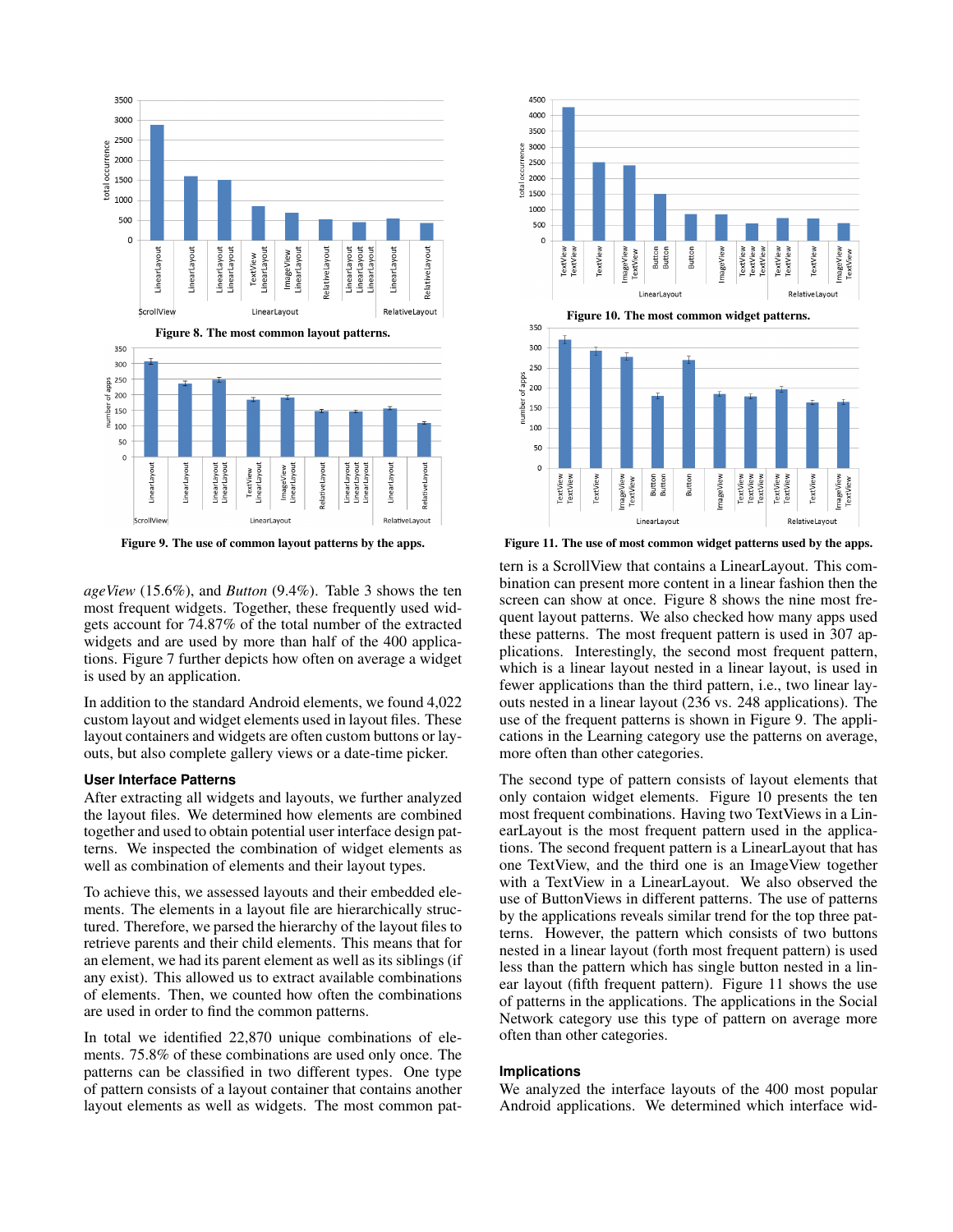gets and layout containers are most frequently used. We found that the two widgets TextView and ImageView that are just used to show labels and images account for over 50% of all widgets. While it is rather obvious that widgets that display information are more common than interactive widgets, the proportion is still surprising. We found, for example, 47 times more TextViews than RadioButtons. Some interactive standard widgets, such as the ToggleButton and the SeekBar, can even be considered as esoteric. The Toggle-Button accounts for only 0.37% and the Seekbar accounts for 0.25%. The most frequent interactive widgets (Button and EditText) suggest that the layouts of the analyzed applications are mainly used by entering text and pressing buttons.

We further identify frequent patterns of interface elements. The patterns retrieved are commonly used across all apps. We found that the most frequent patterns are more common than a number of standard widgets. Altogether, 21.13% of all widgets and layout containers in our data set are part of at least one of the 10 most frequent patterns. Since 77.28% of all ScrollViews contain a LinearLayout, replacing this combination by a layout container that combines the two would be the fifth most frequent layout container. The second most frequent layout pattern combines a LinearLayout with another LinearLayout. Interestingly, one of the layout containers in this combination is useless<sup>[2](#page-8-0)</sup>.

The most common widget pattern in our data set consists of a LinearLayout that includes two TextViews and covers 5.43% of all interface elements. This pattern alone is almost as frequent as check boxes, radio buttons, toggle buttons, and seek bars together. Development of a new widget that substitutes this pattern would rank it as the sixth most frequent widget. Thus, identification of frequent patterns in general will enable development of new optimized widgets.

#### **LIMITATIONS**

We rely on the ranking of the Google Play market to select popular applications. The parameters that influence the ranking and the algorithm itself are unknown. However, the same ranking is used if users browse Google Play. Therefore, the 400 selected applications might not be the 400 most widely used applications, but we assume that there is a very strong overlap. In addition, to the best of the authors' knowledge, 400 is the highest number of mobile interfaces that have been systematically analyzed. While selecting and downloading applications, we had to use a specific device ID and a specific locale. Developers can restrict applications to certain devices, locales, and configurations. In addition, we only downloaded free applications. We assume, however, that popular applications are widely available across devices and locales.

We only analyze UIs created through XML layout files. User interfaces and further enhancements can be developed programmatically beyond the XML files and can thus also be dynamically be created. However, the Android developer guidelines recommend using XML layout files to define the user interface. Accordingly, all of the analyzed apps use this approach. We therefore assume that this approach is so common that the analysis enabled general conclusions.

## **CONCLUSION & FUTURE WORK**

In this paper we show how to disassemble Android APK files to retrieve information about mobile interfaces. We downloaded and analyzed 400 apps from Google Play, Google's application store for Android devices. We disassembled the application packages to reconstruct the content. We found that 88.25 % of the apps support more than one language and 93% of the app explicitly support screens with high pixel density. We showed that tools as well as apps from different categories vary in the number of views and interface layouts. This can be used as indicators for the complexity of apps' use interfaces.

By analyzing the apps' interface layouts, we determined the interface widgets and layout containers used most often. We further identified frequent combinations of interface elements. Aggregatively, the ten most frequent combinations cover 21.13% of all interface elements. They are all more frequent than some common widgets, including radio buttons and Spinner. If the four most common widget combinations would be considered as separate widgets, they would all be among the ten most frequent widgets. The most common combination that consists of three nested elements covers 5.43% of all interface elements. It is more frequent than progress bars and checkboxes. This means, a new widget that substitutes this combination could replace all occurrences of the combinations. In this case, this new widget would be the sixth most frequent widget. The identification of frequent UI elements combinations provide the possibilities of optimizing widgets and introducing new widgets.

Determining how frequently different interface elements are used can motivate further research. We only investigated the parent and siblings of an element to find possible parents. However, it would be interesting to take into account other information such as the child elements to retrieve other type of patterns. Researchers might consider focusing on common interface elements. Furthermore, the patterns identified motivate the development of new widgets that ease the interface development and improve the usability. We conducted a static analysis of the user interface. Executing the downloaded application in an emulator would enable to also observe the applications' dynamic behavior. A user's input can be simulated to combine the static analysis with an analysis of the visual appearance. The static analysis combined with an analysis of UI interaction paths [\[33\]](#page-9-28), observations of actual user behavior collected on a large scale [\[7,](#page-9-8) [12,](#page-9-29) [24,](#page-9-30) [26\]](#page-9-31), and consideration of biomechanics [\[15\]](#page-9-32) could ultimately result in a holistic understanding of mobile interaction. In general, the presented approach suggests a new method to understand user interface designs that may help to implement new development tools for designing more successful and more usable applications.

Acknowledgment: This work was funded by the German Research Foundation within the SimTech Cluster of Excellence (EXC 310/1).

<span id="page-8-0"></span> $2$ If a developer adds a LinearLayout as the only child of another LinearLayout the Android SDK suggest that "This LinearLayout layout or its LinearLayout parent is useless"